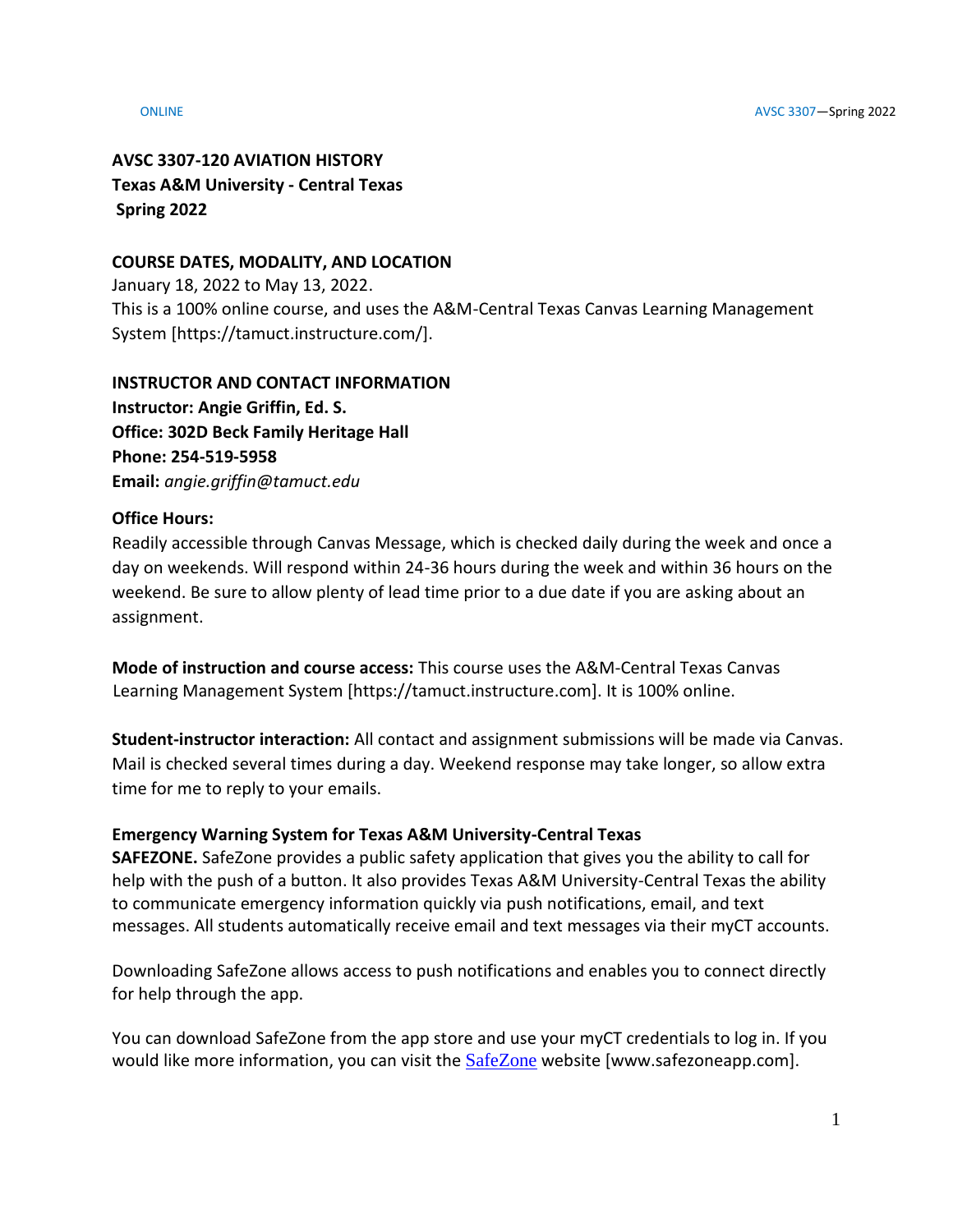To register SafeZone on your phone, please follow these 3 easy steps*:*

- Download the SafeZone App from your phone store using the link below:
	- [iPhone/iPad:](https://nam04.safelinks.protection.outlook.com/?url=https%3A%2F%2Fapps.apple.com%2Fapp%2Fsafezone%2Fid533054756&data=04%7C01%7Ccarson.pearce%40tamuct.edu%7C36042fab4fc7434c090008d9c3cb353b%7C9eed4e3000f744849ff193ad8005acec%7C0%7C0%7C637756100428183868%7CUnknown%7CTWFpbGZsb3d8eyJWIjoiMC4wLjAwMDAiLCJQIjoiV2luMzIiLCJBTiI6Ik1haWwiLCJXVCI6Mn0%3D%7C3000&sdata=vPQVTvekmuTQkNF6pF73JFVExrbMKfheHZ%2BjyIbHOvY%3D&reserved=0) [https://apps.apple.com/app/safezone/id533054756] **[Android Phone / Tablet](https://nam04.safelinks.protection.outlook.com/?url=https%3A%2F%2Fplay.google.com%2Fstore%2Fapps%2Fdetails%3Fid%3Dcom.criticalarc.safezoneapp&data=04%7C01%7Ccarson.pearce%40tamuct.edu%7C36042fab4fc7434c090008d9c3cb353b%7C9eed4e3000f744849ff193ad8005acec%7C0%7C0%7C637756100428183868%7CUnknown%7CTWFpbGZsb3d8eyJWIjoiMC4wLjAwMDAiLCJQIjoiV2luMzIiLCJBTiI6Ik1haWwiLCJXVCI6Mn0%3D%7C3000&sdata=HL5WG7P5ZCWthKyES6ag8naBQllFHtelfPV4m6jfPYg%3D&reserved=0)**
	- [https://play.google.com/store/apps/details?id=com.criticalarc.safezone app]
- **Example 1** Launch the app and enter your myCT email address (e.g.  ${name}$ ) ${phi}$
- Complete your profile and accept the terms of service.

# **COURSE INFORMATION**

## **Course Overview and description:**

Aviation History examines people and events from earlier times to the present that have influenced modern aviation internationally. Historical evidence such as artifacts and recorded documents will be examined to document the role aviation has played in world events. Prerequisite: junior classification.

## **Course Objective or Goal:**

Transform the student's understanding and appreciation of aviation history from its beginning to the present age.

## **Course Objectives:**

- Communicate the history of flight.
- Select and analyze an historic event in aviation and explain its impact on current aviation.
- Describe the evolution of aircraft design from a historical perspective.

# **Student Learning Outcomes (SLOs)**

Upon completion of this course, the student will be able to:

- 1. Communicate the history of flight
- 2. Select and analyze an historic event in aviation and explain its impact on current aviation.
- 3. Evaluate significant contributions made by specific leaders in aviation history
- 4. Describe the evolution of aircraft design

# **Competency Goals Statements (certification or standards)**

The course will be considered successfully completed when the student has demonstrated through posted written assignments and exams that they have developed an increased knowledge of the fundamental historical backgrounds of Aviation History.

# **Required Reading and Textbook(s):**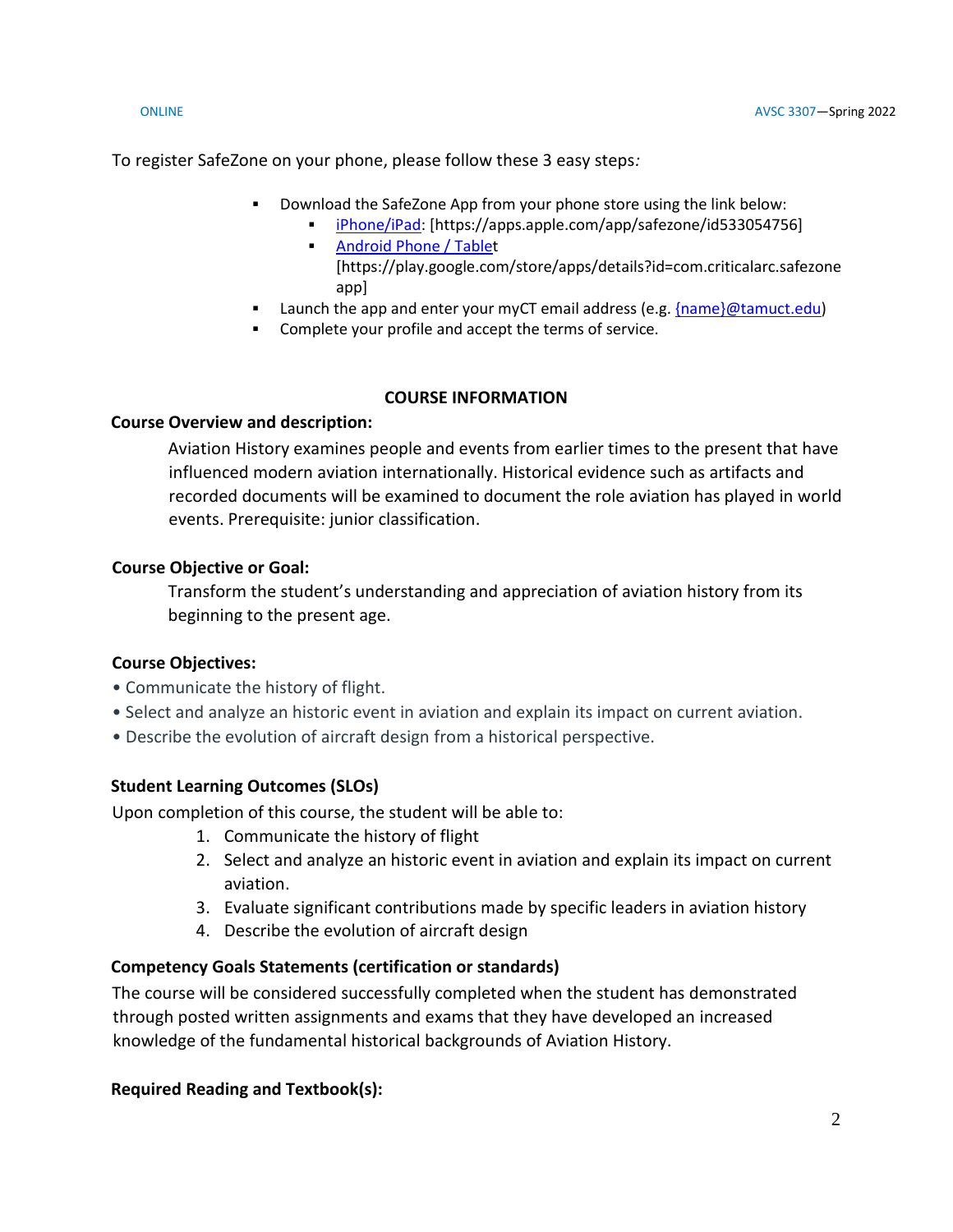Aviation History, 2006<sup>th</sup> Edition Author: by Anne Millbrooke ISBN-088487-433-8

**Suggested Course Materials:** Publication Manual of American Psychological Association (7th ed.). American Psychological Association. ISBN 1433805618. It is highly advisable that that you keep this text following the course, as APA citations are the required citation method.

**This is a "Writing Instructive (WI) Course."** The purpose of this designation is to develop communication skills needed by those preparing to enter the aviation world as well as those who are already part of that world. The course will focus on continuous improvement in written correspondence. The instructor will provide ongoing feedback of the individuals written, verbal and nonverbal skills. It will be the student's responsibility to make the instructional adjustments and corrections throughout the semester. If you can communicate effectively (written, verbal and nonverbal), *you have a highly valued and marketable skill*. Surveys have shown that the ability to communicate well is ranked by aviation personnel as first among the personal factors necessary for promotion. Students must pass, with a 70% or higher, the writing components of a WI course in order to pass the course. The WI portion is designated as your Aviation Research Topic and paper**.** Failure to submit an Aviation Research paper, no matter the grade for other coursework, is a failure of the entire course.

# **COURSE REQUIREMENTS /SPECIFICATIONS**

**Weekly Discussion Post:** There will be one weekly discussion post to be submitted over topics presented by instructor. **Check in daily for instructor notes, updates and the posting of audio/video topics**. Posts will be graded for writing ability, APA style formatting and source citation and original content. Required responses will use a minimum of two hundred words in your well composed paragraph response and at least 100 words in your responses to two classmate's postings.

## **AVSC 3307 Discussion Post Rubric**

| <b>Points</b>          | 10                |                    | 3               |             |
|------------------------|-------------------|--------------------|-----------------|-------------|
| <b>Quality of Post</b> | Appropriate       | Appropriate        | Responds, with  | No posting. |
|                        | comments; is      | comments and       | minimum effort. |             |
|                        | thoughtful,       | responds           | Does not follow |             |
|                        | reflective, and   | respectfully to    | APA format.     |             |
|                        | respectful of     | other's postings.  | Many errors in  |             |
|                        | other's postings. | <b>Follows APA</b> | both mechanics  |             |
|                        | Proper citing of  | format with few    | and sentence    |             |
|                        | references and    | errors but         | structure. Very |             |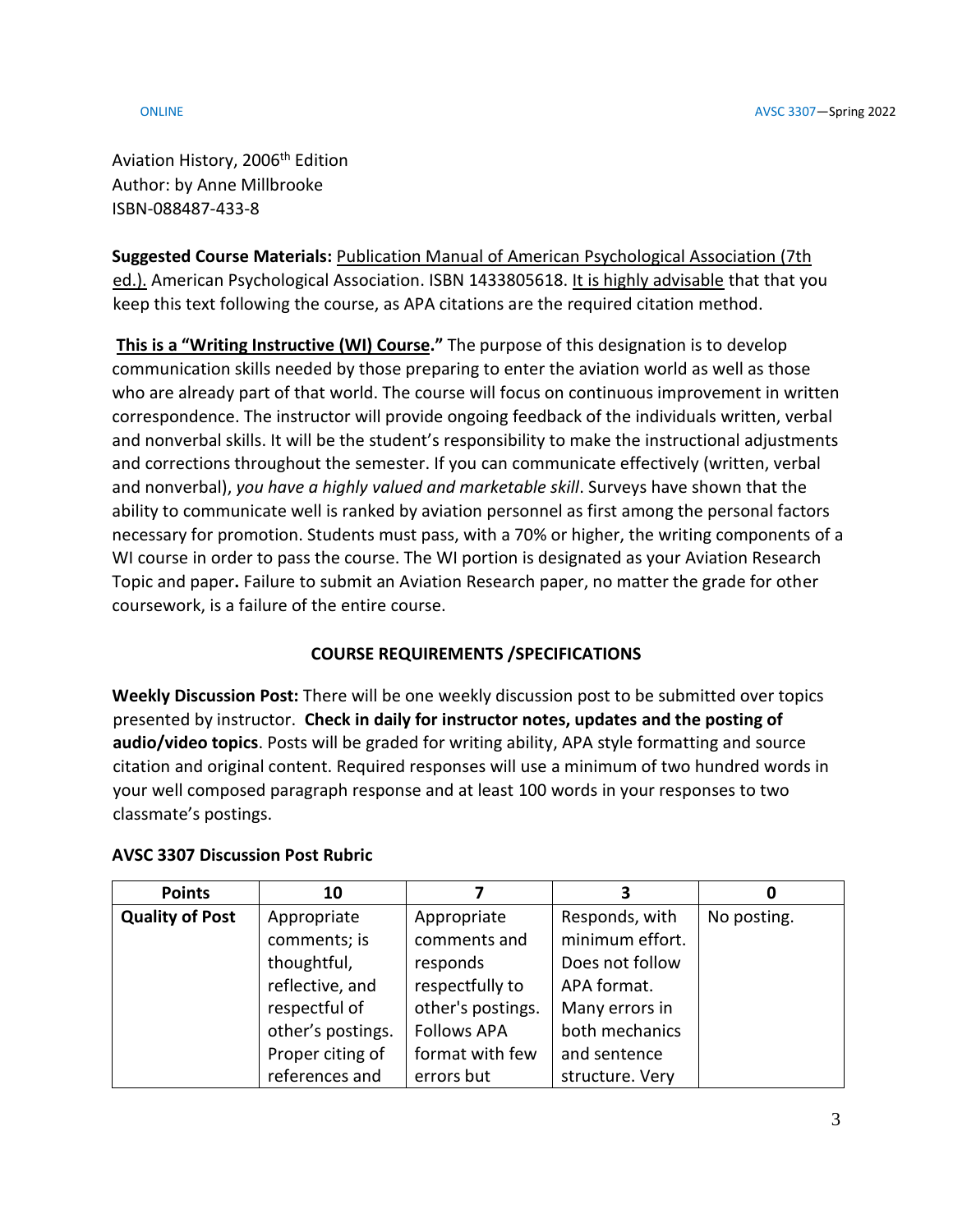|                        | APA style;        | sentence             | poorly written.   |                 |
|------------------------|-------------------|----------------------|-------------------|-----------------|
|                        | proper            | structure could      | Needs major       |                 |
|                        | punctuation,      | be improved.         | overhaul. Posts   |                 |
|                        | sentence          | <b>Editing would</b> | are less than 200 |                 |
|                        | structure and     | improve the          | words and         |                 |
|                        | spelling. No      | assignment.          | responses are     |                 |
|                        | editing or        |                      | less than 100     |                 |
|                        | revisions         |                      | words to          |                 |
|                        | required.         |                      | classmates.       |                 |
| <b>Relevance of</b>    | Posts positions   | Begins to            | Posts positions   | No posting.     |
| <b>Post</b>            | related to        | address areas        | which do not      |                 |
|                        | discussion topic; | that are             | relate to the     |                 |
|                        | prompts further   | somewhat             | discussion        |                 |
|                        | discussion of     | related to the       | content; makes    |                 |
|                        | topic. Takes      | discussion           | short or          |                 |
|                        | clear position    | content.             | irrelevant        |                 |
|                        | that captures     | Position, and        | remarks. Off-     |                 |
|                        | the issue.        | argument for         | topic.            |                 |
|                        | Supports          | that position is     |                   |                 |
|                        | position with     | plausible, but       |                   |                 |
|                        | well-articulated  | not totally clear.   |                   |                 |
|                        | arguments.        |                      |                   |                 |
| <b>Contribution to</b> | Aware of needs    | Attempts to          | Does not make     | No feedback     |
| the Learning           | of community;     | direct the           | effort to         | provided to     |
| Community              | attempts to       | discussion and       | participate in    | fellow student. |
|                        | motivate the      | to present           | the learning      |                 |
|                        | group             | relevant             | community with    |                 |
|                        | discussion;       | viewpoints.          | relevancy;        |                 |
|                        | presents          | Concepts             | position,         |                 |
|                        | creative          | integrate            | concepts, and     |                 |
|                        | approaches to     | partially, but not   | responses are     |                 |
|                        | topic.            | completely.          | vague.            |                 |

**Research Paper:** You will select from a provided list of topics in aviation history. The paper will use APA formatting. The paper will be in APA version #7 format and will be submitted first as a draft with the purpose of improving your original writing skills before the final completed paper is due.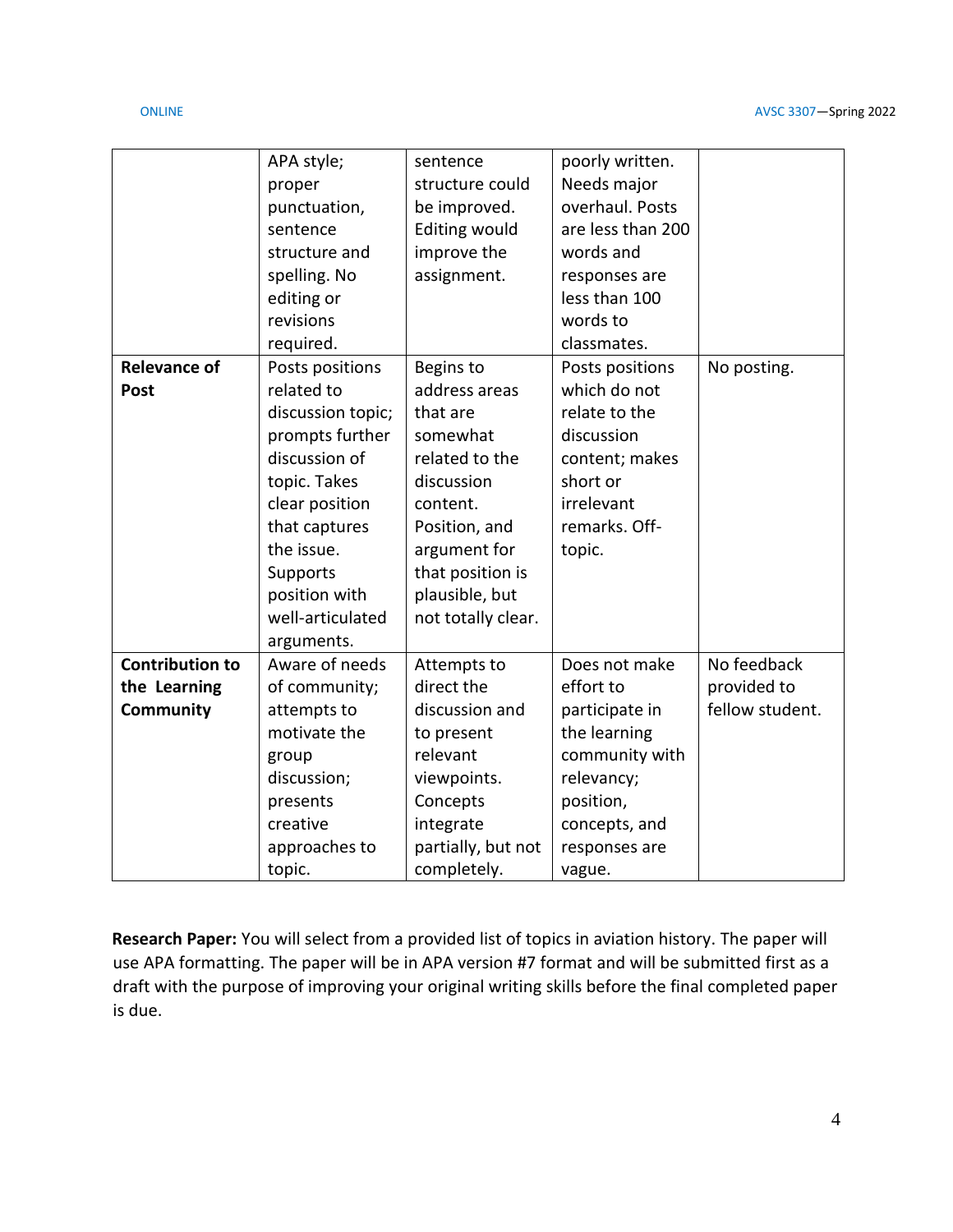#### **AVSC 3307 Research Rubric**

| <b>Points</b>            | 10                        | $\overline{7}$     | $\overline{\mathbf{3}}$ | $\mathbf 0$         |
|--------------------------|---------------------------|--------------------|-------------------------|---------------------|
| <b>Quality of Case</b>   | Full use of APA           | Partial use of APA | Does not follow         | No paper.           |
| Research                 | formatting, Clearly       | formatting with    | <b>APA formatting</b>   |                     |
|                          | communicated,             | some detail and    | criteria. Many          |                     |
|                          | thoughtful detail         | some support       | errors in both          |                     |
|                          | and points. Proper        | material.          | mechanics and           |                     |
|                          | citation and              | Sentence           | sentence                |                     |
|                          | attribution. Proper       | structure could be | structure. Very         |                     |
|                          | punctuation,              | improved. Editing  | poorly written.         |                     |
|                          | sentence structure        | would improve      | Needs major             |                     |
|                          | and spelling. No          | the assignment.    | overhaul. Does          |                     |
|                          | editing or revisions      |                    | not meet                |                     |
|                          | required.                 |                    | required page           |                     |
|                          |                           |                    | count or format         |                     |
|                          |                           |                    | guidelines.             |                     |
| <b>Relevance of Case</b> | Submitted case            | Submitted case     | Submitted case          | No paper.           |
| Research                 | materials and             | materials and      | materials and           | If a paper is late, |
| <b>Conclusions</b>       | narrative shows           | narrative are      | narrative shows         | the grade will be   |
|                          | logical linkage to        | somewhat linked    | little to no linkage    | reduced per the     |
|                          | the topic.                | to the research    | to the research         | posted research     |
|                          | Captures the issue.       | paper topic.       | topic. Unclear          | paper guidelines    |
|                          | <b>Supports positions</b> | Position, and      | direction and           | in the course.      |
|                          | with well-                | argument for that  | conclusion.             |                     |
|                          | articulated               | position is        |                         |                     |
|                          | insights.                 | plausible, but not |                         |                     |
|                          |                           | totally clear.     |                         |                     |

**Suggested Course Materials:** Publication Manual of American Psychological Association (7th Ed.). American Psychological Association. ISBN 1433805618. It is highly advisable that that you keep this text following the course, as APA citations are the required citation method.

**VIDEO LINKS:** There are many posted video links throughout your weekly course modules. They correspond directly with the readings in your textbook and will bring to life the many colorful aspects of aviation history. These are a small sample of documentaries and many other historical aviation movies that are available on You Tube. Others can be found for sale in DVD formats, Blu-ray and streaming video that are available commercially. I will be monitoring the number of times these are accessed, as they are an integral part of your course objectives on learning aviation history.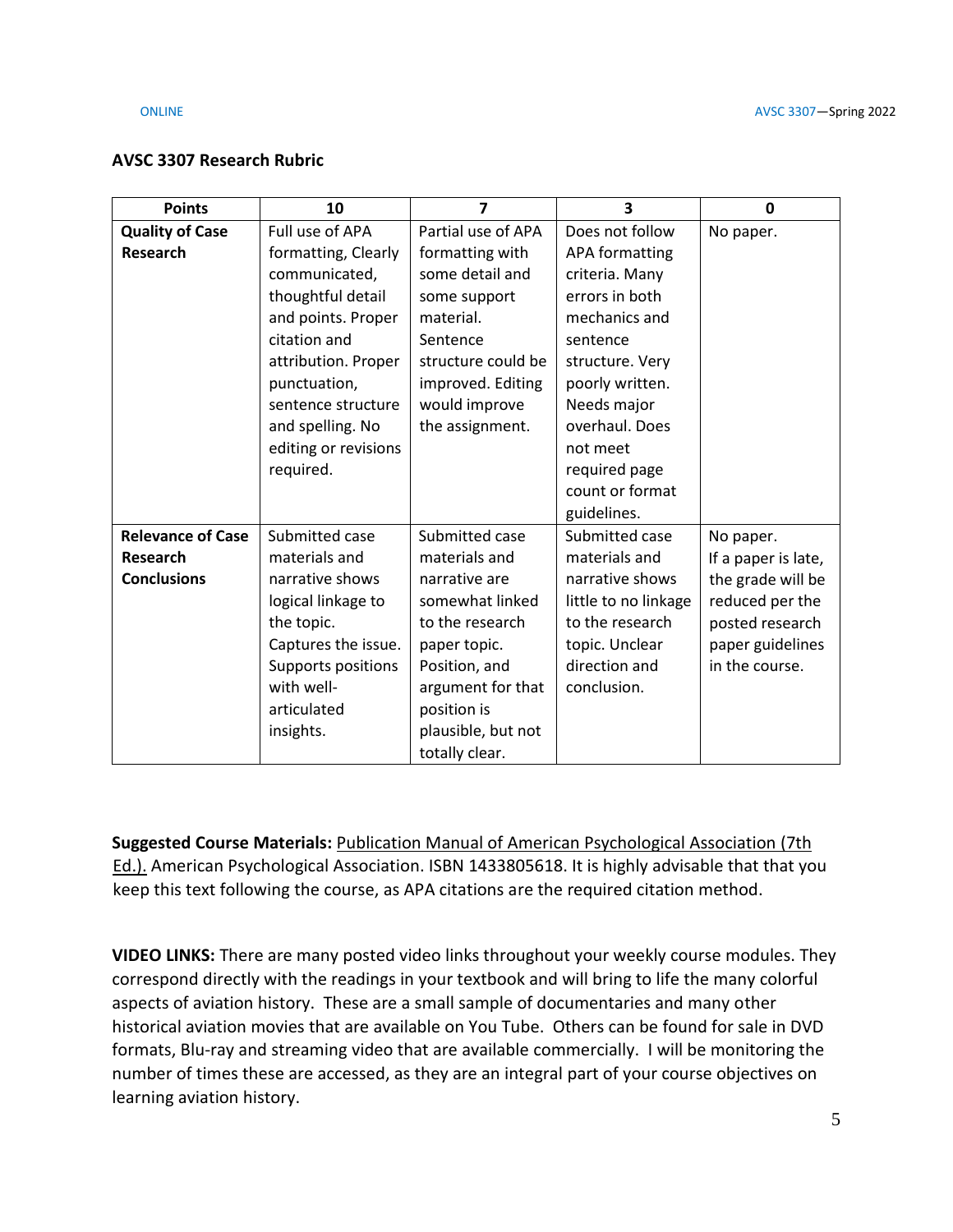**Three Quizzes:** There will be three tests during the semester. Each test covers only the material presented during the previous weeks. There is no final comprehensive test at the end of the semester.

## **Point based grade components:**

| Three Quizzes                  | 30% (SLOs 1-4) |
|--------------------------------|----------------|
| Research Paper                 | 30% (SLOs 1-4) |
| <b>Weekly Discussion Posts</b> | 40% (SLOs 1-4) |

**Total** 

**100%**

## **Posting of Grades**

All student grades will be posted on the Canvas Grade book and students should monitor their grading status through this tool. I will attempt to post grades for all assignments and discussions within a few days after the due date, unless I let you know otherwise. Grades on exams will be available immediately (unless essays must be graded as well).

## **Grading scheme**

- A 4.00 (90 +) Achievement that is outstanding relative to the level necessary to meet course requirements.
- B 3.00 (80-89%) Achievement that is significantly above the level necessary to meet course requirements.
- C 2.00 (70–79%) Achievement that meets the course requirements in every respect.
- D 1.00 (60–69%) Achievement that is worthy of credit even though it fails to meet fully course requirements.
- F 0.00 (<60%) Represents failure and signifies that the work was either (1) completed but at a level of achievement that is not worthy of credit or (2) was not completed and there was no agreement between the instructor and the student that the student would be awarded an "I" (incomplete).
- "I" (Incomplete). The "I" shall be assigned at the discretion of the instructor when, due to extraordinary circumstances, the student was prevented from completing the work of the course on time. The assignment of an "I" requires a written agreement between the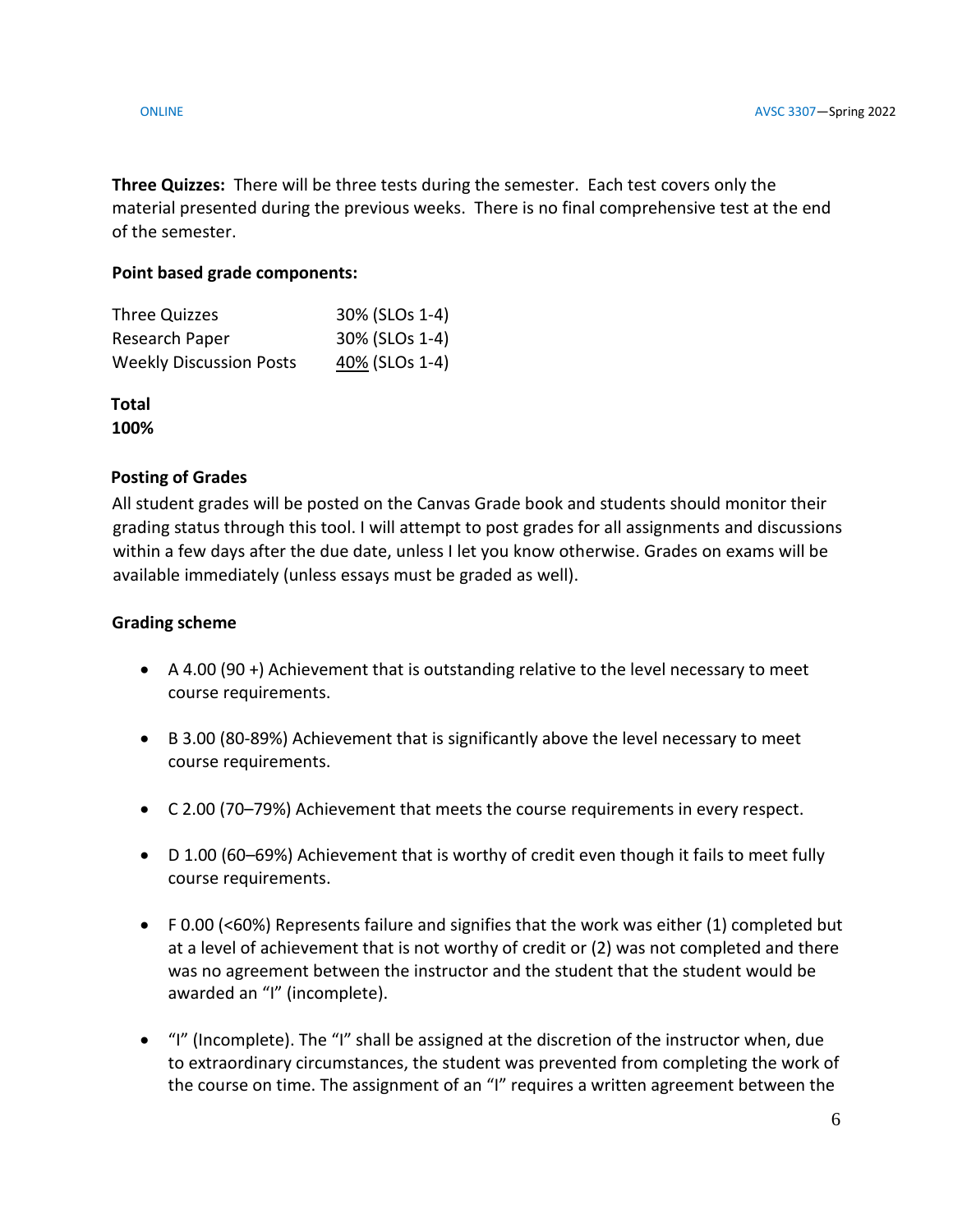instructor and student specifying the time and manner in which the student will complete the course requirements. In no event may any such written agreement allow a period of longer than one year to complete the course requirements. For graduate and professional students, an "I" is to remain on the transcript until changed by the instructor or department. For all other students, work to make up an "I" must be submitted within one year of the last day of final examinations of the term in which the "I" was given; if not submitted by that time, then the "I" will automatically change to an F. To obtain an incomplete you must have been doing passing work in the course.

**VIDEO LINKS:** There are posted video links throughout your weekly course modules. They correspond both directly and indirectly with the readings in your textbook and will bring to life the many aspects of Aviation History.

# **Grading Policies**

**Individual Performance:** It is vital that you are active in the course and complete all work in a professional fashion. One of the biggest issues with student success in online courses is simply not submitting work on time. You are expected to read the chapters as assigned in the syllabus as well as read or view any supplemental resources that may be found in the Module content folders for that period.

**Quality Work:** All work submitted for grading shall be of upper level quality: Depth of analysis, grammatical structure, etc. **Your work will be checked for plagiarism using online plagiarism assessment programs. Plagiarism will not be tolerated**.

**Identifying Submissions:** Submissions must clearly identify the student, course, and the title of the assignment (Last Name, Course Name, and Assignment) or (Smith GBK301 Essay1).

**Written Assignment Requirements:** Submissions will be in accordance with The Publication Manual of the American Psychological Association, 7th Ed. All written work must be submitted utilizing Microsoft Word in either a .doc or .docx format. **Students whose assignment includes plagiarism will receive a 0 on the assignment and possible referral to Student Affairs**. However, I reserve the right to reduce the penalty if I believe plagiarism was unintentional or very minor in impact.

**Due Dates and Late Submissions:** The assignment instructions and deadlines are clearly laid out in the syllabus. Your assignments are fairly involved, so please stay ahead and stay engaged with the material. As such, it is expected that all work will be submitted on time, as timeliness is an important aspect of professional communications and behavior. If you encounter an issue, please let me know as soon as possible. *Ask for an extension as soon as you see you may need*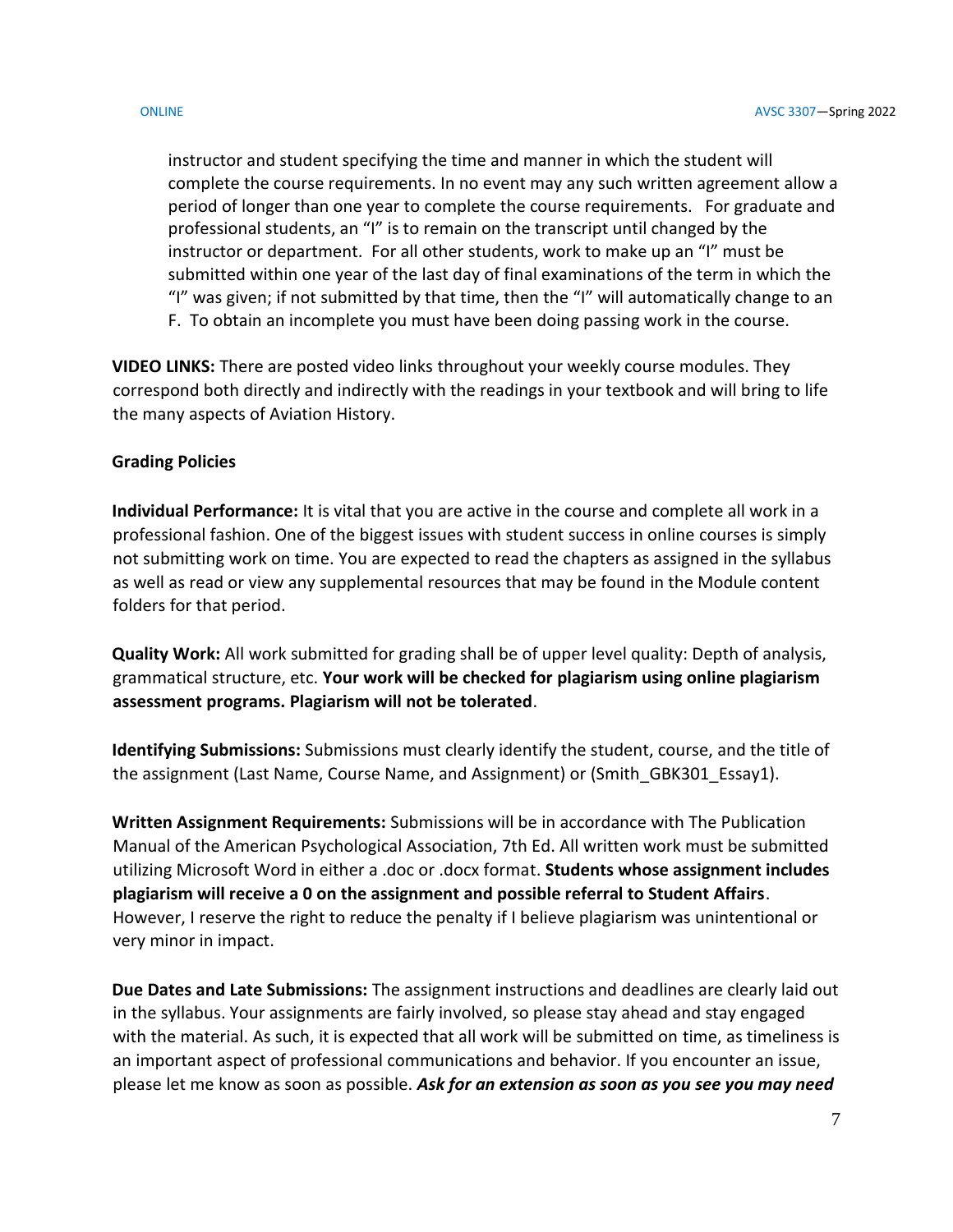*one***.** It is much easier to discuss issues before due dates rather than after. Late work is not accepted.

**Changes to Syllabus:** This syllabus serves as an instructional and study planning document. Although every effort will be made to maintain the schedule and activities presented herein, it may become necessary during the course of the semester to make changes to the syllabus. In such events, changes will be announced and students will receive written notice as soon as possible.

# **COURSE OUTLINE AND CALENDAR**

## **Week 1 January 18-23**

- Assigned Text Book Reading Chapter 1
- Read Lesson 1
- Research Paper Introduction
- Discussion Post personal biography/favorite aviation historical event

## **Week 2 January 24-30**

- Assigned Text Book Reading Chapter 2
- Read Lesson 2
- Discussion Post
- Post research paper topic and goal

### **Week 3 January 31-February 06**

- Assigned Text Book Reading Chapter 3
- Read Lesson 3
- Discussion Post

### **Week 4 February 07-13**

- Assigned Text Book Reading Chapter 4
- Read Lesson 4
- Discussion Post

### **Week 5 February 14-20**

- Assigned Text Book Reading Chapter 5
- Read Lesson 5
- Review for Quiz #1.
- Discussion Post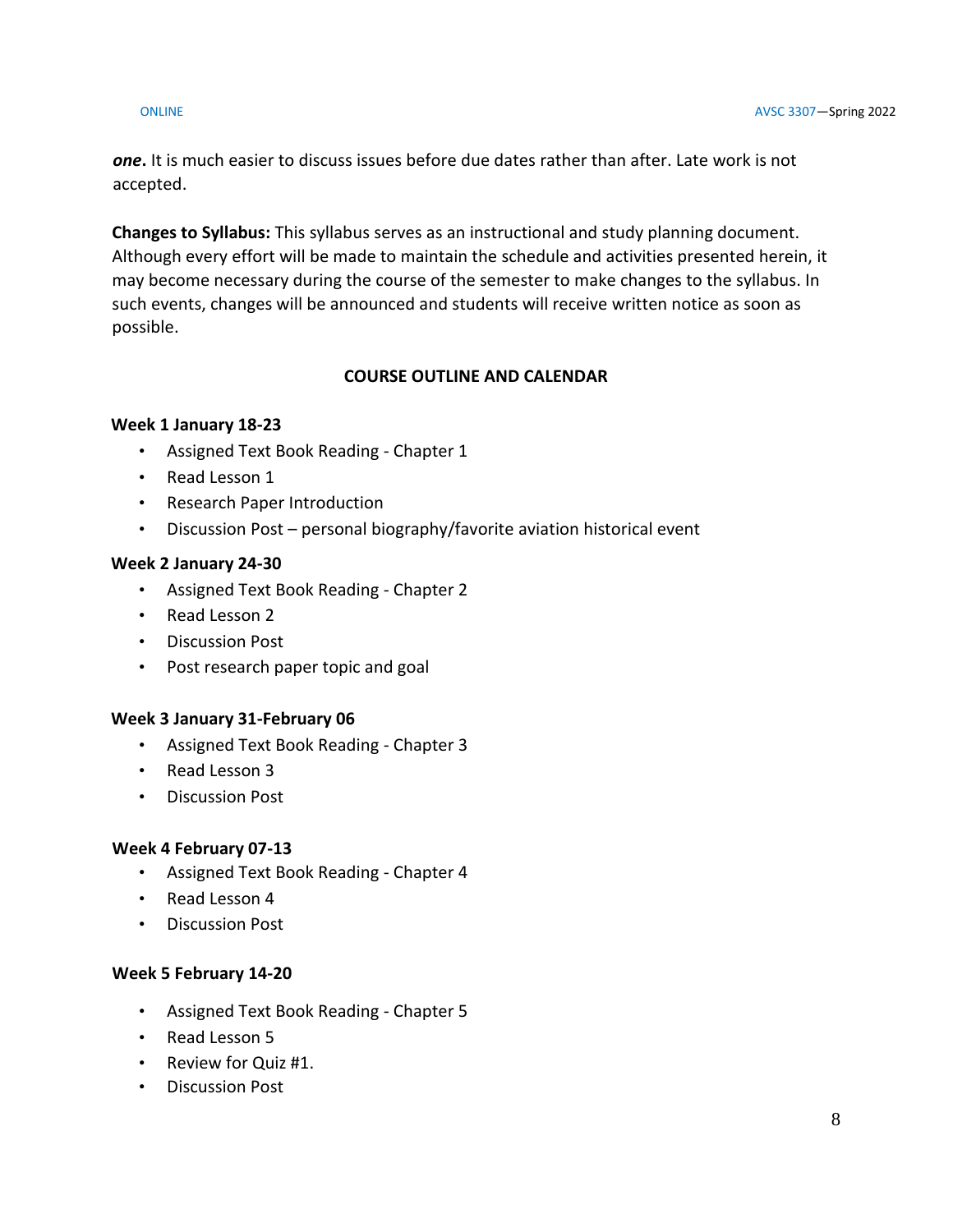## **Week 6 February 21-27**

- Assigned Text Book Reading Chapter 6
- Read Lesson 6
- Quiz #1 (Chapters  $1, 2, 3 \& 4$ )
- Discussion Post

### **Week 7 February 28 – March 06**

- Assigned Text Book Reading Chapter 7, Section A & B
- Read Lesson 7A
- Discussion Post

## **Week 8 March 07-13**

- Assigned Text Book Reading Chapter 7, Section C & D
- Read Lesson 7B
- Discussion Post
- Submit mid-course research paper synopsis

## **Spring Break March 14-20**

### **Week 9 March 21-27**

- Assigned Text Book Reading Complete Chapter 7
- Discussion Post
- Review for Quiz #2

### **Week 10 March 28 – April 03**

- Quiz 2 (Chapters 5, 6 & 7)
- Assigned Text Book Reading Chapter 8, Section A & B
- Read Lesson 8a
- Discussion Post

### **Week 11 April 04-10**

- Assigned Text Book Reading Chapter 8, Section C & D
- Read Lesson 8b
- Discussion Post

### **Week 12 April 11-17**

- Assigned Text Book Reading Chapter 9, Section A & B
- Read Lesson 9a
- Discussion Post

### **Week 13 April 18-24**

• Assigned Text Book Reading - Chapter 9, Section C & D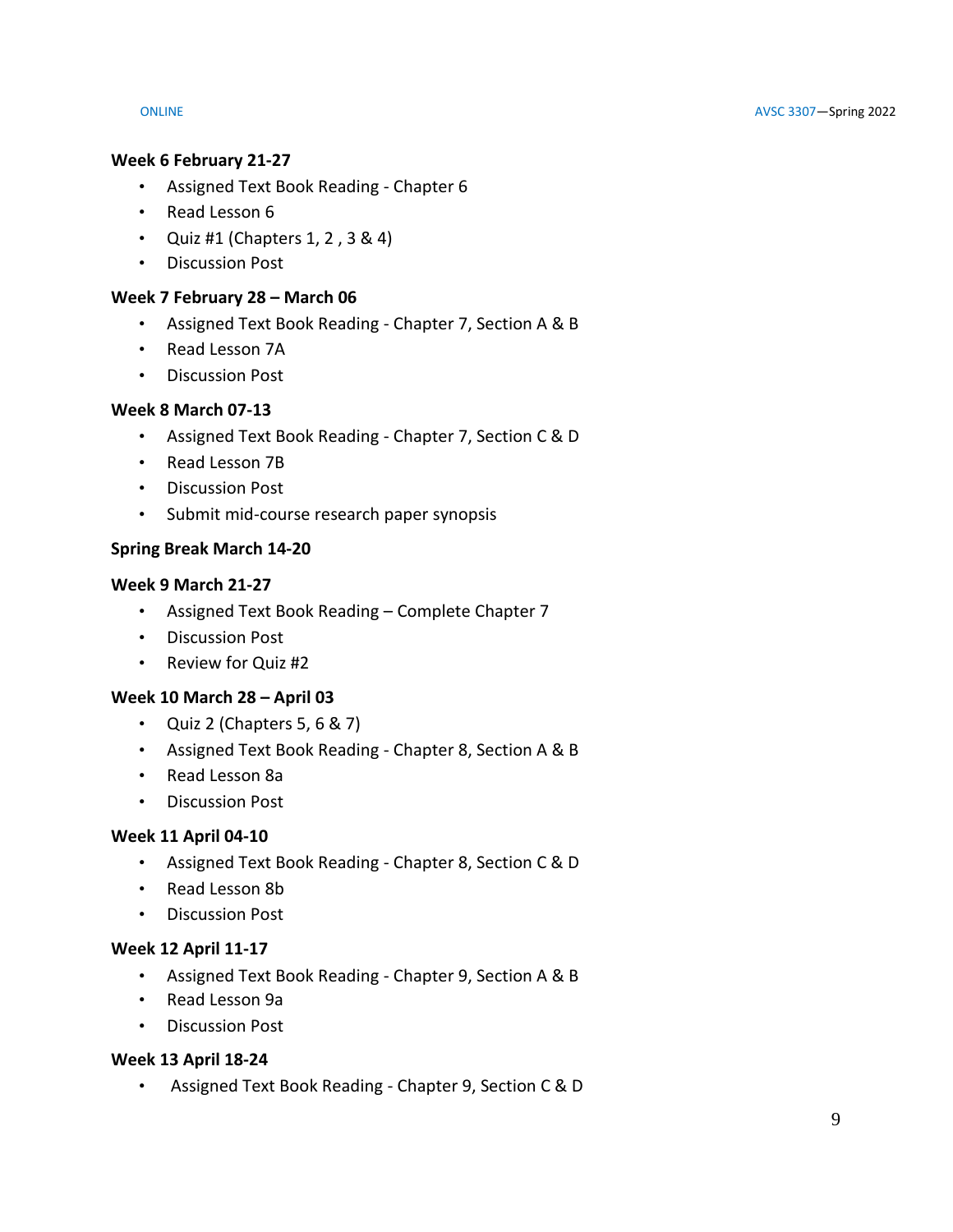- Read Lesson 9b
- Discussion Post

## **Week 14 April 25 – May 01**

- Assigned Text Book Reading Chapter 10, Sections A & B
- Read Lesson 10a
- Discussion Post

## **Week 15 May 02-08**

- Assigned Text Book Reading Chapter 10, Sections C & D
- Read Lesson 10b
- Discussion Post
- Review for Quiz #3
- Research Paper turn-in

## **Week 16 May 09-13**

• Quiz #3  $(7, 8, 8, 9)$ 

## **Important Dates:**

| January 18, 2022  | <b>Classes Begin for Spring Semester</b>                                   |
|-------------------|----------------------------------------------------------------------------|
| February 2, 2022  | Deadline to Drop 16-Week Classes with No Record                            |
| March 14-18, 2022 | Spring Break (NO Classes - Administrative Offices Open)                    |
| April 4, 2022     | <b>Registration Opens for Summer Semester</b>                              |
| April 8, 2022     | Deadline to Drop 16-Week Classes with a Quit (Q) or Withdraw (W)           |
| May 13, 2022      | Deadline to Withdraw from the University for 16- and Second 8-Week Classes |
| May 13, 2022      | <b>Spring Semester Ends</b>                                                |
| May 14, 2022      | Spring 2022 Commencement at Bell County Expo 7 PM                          |

## **Technology Requirements and Support**

There are no special technology requirements for the completion of this course outside the use of the Canvas system and its components.

### **Technology Requirements**

This course will use the A&M-Central Texas Instructure Canvas learning management system.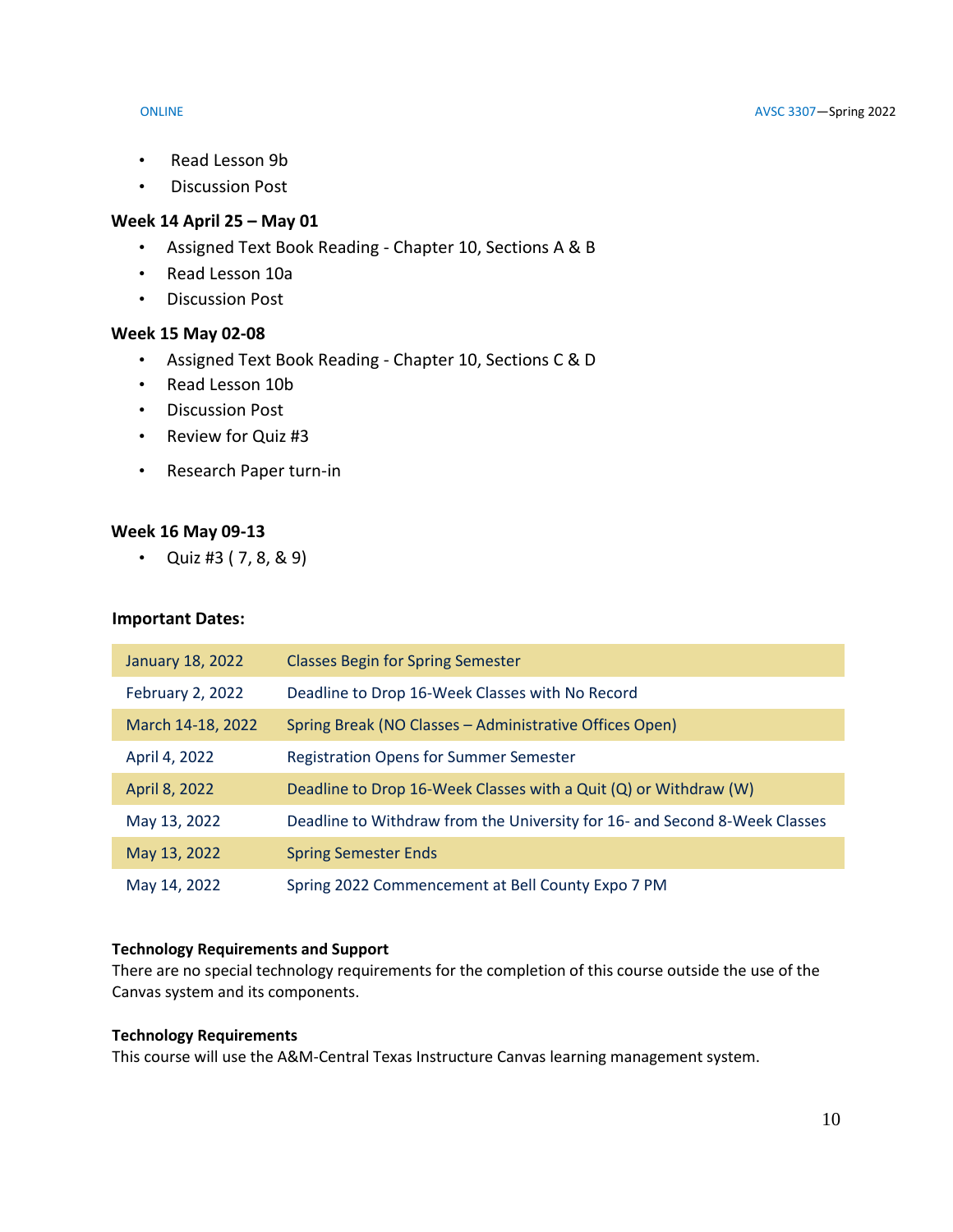We strongly recommend the latest versions of Chrome or Firefox browsers. *Canvas no longer supports any version of Internet Explorer.*

Logon to A&M-Central Texas Canvas [https://tamuct.instructure.com/] or access Canvas through the TAMUCT Online link in myCT [https://tamuct.onecampus.com/]. You will log in through our Microsoft portal.

Username: Your MyCT email address. Password: Your MyCT password

### **Canvas Support**

Use the Canvas Help link, located at the bottom of the left-hand menu, for issues with Canvas. You can select "Chat with Canvas Support," submit a support request through "Report a Problem," or call the Canvas support line: 1-844-757-0953.

For issues related to course content and requirements, contact your instructor.

## **Online Proctored Testing**

A&M-Central Texas uses Proctorio for online identity verification and proctored testing. This service is provided at no direct cost to students. If the course requires identity verification or proctored testing, the technology requirements are: Any computer meeting the minimum computing requirements, plus web camera, speaker, and microphone (or headset). Proctorio also requires the Chrome web browser with their custom plug in.

## **Other Technology Support**

For log-in problems, students should contact Help Desk Central

24 hours a day, 7 days a week

Email: [helpdesk@tamu.edu](mailto:helpdesk@tamu.edu) Phone: (254) 519-5466 [Web Chat:](http://hdc.tamu.edu/) [http://hdc.tamu.edu] *Please let the support technician know you are an A&M-Central Texas student.*

# **UNIVERSITY RESOURCES, PROCEDURES, AND GUIDELINES**

## **Drop Policy**

If you discover that you need to drop this class, you must complete the [Drop Request](https://dynamicforms.ngwebsolutions.com/casAuthentication.ashx?InstID=eaed95b9-f2be-45f3-a37d-46928168bc10&targetUrl=https%3A%2F%2Fdynamicforms.ngwebsolutions.com%2FSubmit%2FForm%2FStart%2F53b8369e-0502-4f36-be43-f02a4202f612) Dynamic Form through Warrior Web.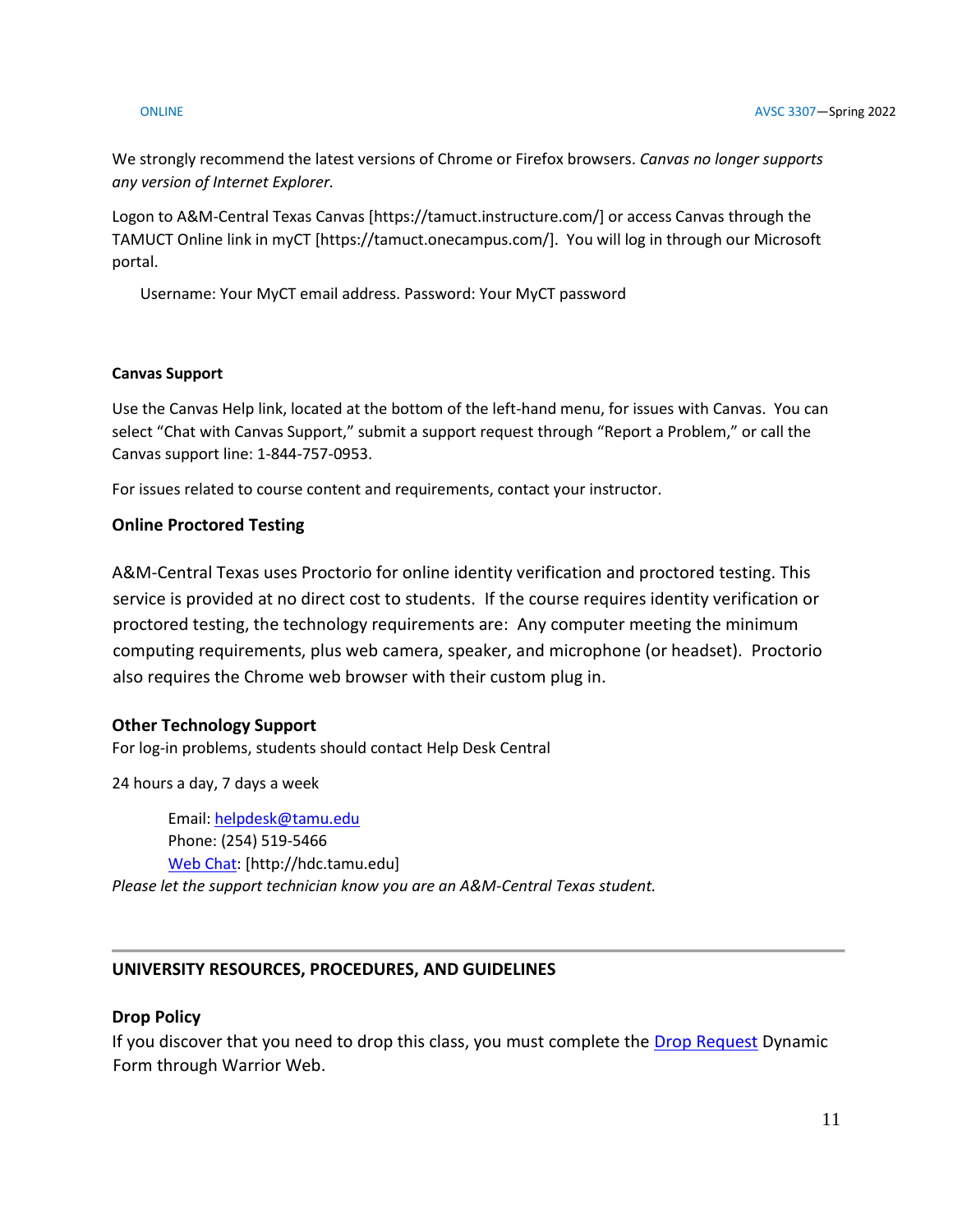[https://dynamicforms.ngwebsolutions.com/casAuthentication.ashx?InstID=eaed95b9-f2be-45f3-a37d-

46928168bc10&targetUrl=https%3A%2F%2Fdynamicforms.ngwebsolutions.com%2FSubmit%2F Form%2FStart%2F53b8369e-0502-4f36-be43-f02a4202f612].

Faculty cannot drop students; this is always the responsibility of the student. The Registrar's Office will provide a deadline on the Academic Calendar for which the form must be completed. Once you submit the completed form to the Registrar's Office, you must go into Warrior Web and confirm that you are no longer enrolled. If you still show as enrolled, FOLLOW-UP with the Registrar's Office immediately. You are to attend class until the procedure is complete to avoid penalty for absence. Should you miss the drop deadline or fail to follow the procedure, you will receive an F in the course, which may affect your financial aid and/or VA educational benefits.

## **Academic Integrity**

Texas A&M University -Central Texas values the integrity of the academic enterprise and strives for the highest standards of academic conduct. A&M-Central Texas expects its students, faculty, and staff to support the adherence to high standards of personal and scholarly conduct to preserve the honor and integrity of the creative community. Academic integrity is defined as a commitment to honesty, trust, fairness, respect, and responsibility. Any deviation by students from this expectation may result in a failing grade for the assignment and potentially a failing grade for the course. Academic misconduct is any act that improperly affects a true and honest evaluation of a student's academic performance and includes, but is not limited to, cheating on an examination or other academic work, plagiarism and improper citation of sources, using another student's work, collusion, and the abuse of resource materials. All academic misconduct concerns will be reported to the university's Office of Student Conduct. Ignorance of the university's standards and expectations is never an excuse to act with a lack of integrity. When in doubt on collaboration, citation, or any issue, please contact your instructor before taking a course of action.

For mor[e information regarding the Student Conduct process,](https://www.tamuct.edu/student-affairs/student-conduct.html) [https://www.tamuct.edu/studentaffairs/student-conduct.html].

If you know of potential honor violations by other students, you may [submit a report,](https://cm.maxient.com/reportingform.php?TAMUCentralTexas&layout_id=0) [https://cm.maxient.com/reportingform.php?TAMUCentralTexas&layout\_id=0].

## **Academic Accommodations**

At Texas A&M University-Central Texas, we value an inclusive learning environment where every student has an equal chance to succeed and has the right to a barrier-free education. The Office of Access and Inclusion is responsible for ensuring that students with a disability receive equal access to the university's programs, services and activities. If you believe you have a disability requiring reasonable accommodations please contact the Office of Access and Inclusion, WH-212; or call (254) 501-5836. Any information you provide is private and confidential and will be treated as such.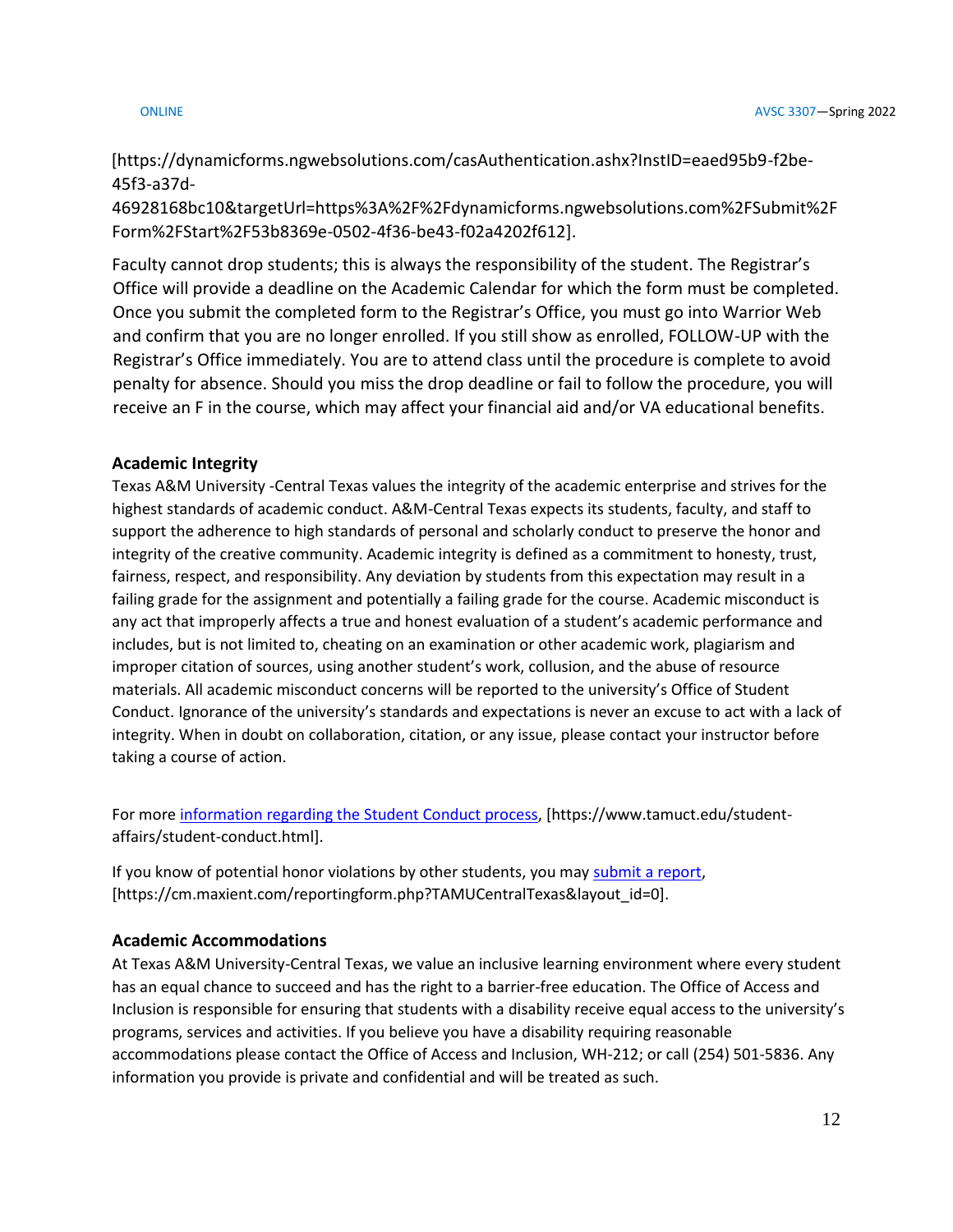For more information please visit our [Access & Inclusion](https://tamuct.instructure.com/courses/717) Canvas page (log-in required) [https://tamuct.instructure.com/courses/717]

### **Important information for Pregnant and/or Parenting Students**

Texas A&M University-Central Texas supports students who are pregnant and/or parenting. In accordance with requirements of Title IX and related guidance from US Department of Education's Office of Civil Rights, the Dean of Student Affairs' Office can assist students who are pregnant and/or parenting in seeking accommodations related to pregnancy and/or parenting. Students should seek out assistance as early in the pregnancy as possible. For more information, please visi[t Student Affairs](https://www.tamuct.edu/student-affairs/index.html) [https://www.tamuct.edu/student-affairs/index.html]. Students may also contact the institution's Title IX Coordinator. If you would like to read more about these [requirements and guidelines](http://www2.ed.gov/about/offices/list/ocr/docs/pregnancy.pdf) online, please visit the website [http://www2.ed.gov/about/offices/list/ocr/docs/pregnancy.pdf].

Title IX of the Education Amendments Act of 1972 prohibits discrimination on the basis of sex and gender–including pregnancy, parenting, and all related conditions. A&M-Central Texas is able to provide flexible and individualized reasonable accommodation to pregnant and parenting students. All pregnant and parenting students should contact the Associate Dean in the Division of Student Affairs at (254) 501- 5909 to seek out assistance. Students may also contact the University's Title IX Coordinator.

### **Tutoring**

Tutoring is available to all A&M-Central Texas students, on a remote online basis. Visit the Academic Support Community in Canvas to view schedules and contact information. Subjects tutored on campus include Accounting, Advanced Math, Biology, Finance, Statistics, Mathematics, and Study Skills. Student success coaching is available online upon request.

To schedule tutoring sessions and view tutor availability, please visit [Tutor Matching Services](https://tutormatchingservice.com/TAMUCT) (Links to an [external](https://tutormatchingservice.com/TAMUCT) site.) [https://tutormatchingservice.com/TAMUCT] or visit the Tutoring Center in 111 Warrior Hall.

Chat live with a tutor 24/7 for almost any subject from on your computer! Tutor.com is an online tutoring platform that enables A&M-Central Texas students to log in and receive online tutoring support at no additional cost. This tool provides tutoring in over 40 subject areas except writing support. Access Tutor.com through Canvas.

## **University Writing Center**

University Writing Center: Located in Warrior Hall 416, the University Writing Center (UWC) at Texas A&M University–Central Texas (A&M–Central Texas) is a free service open to all A&M– Central Texas students. For the Fall 2021 semester, the hours of operation are from 10:00 a.m.- 5:00 p.m. Monday thru Thursday in Warrior Hall 416 (with online tutoring available every hour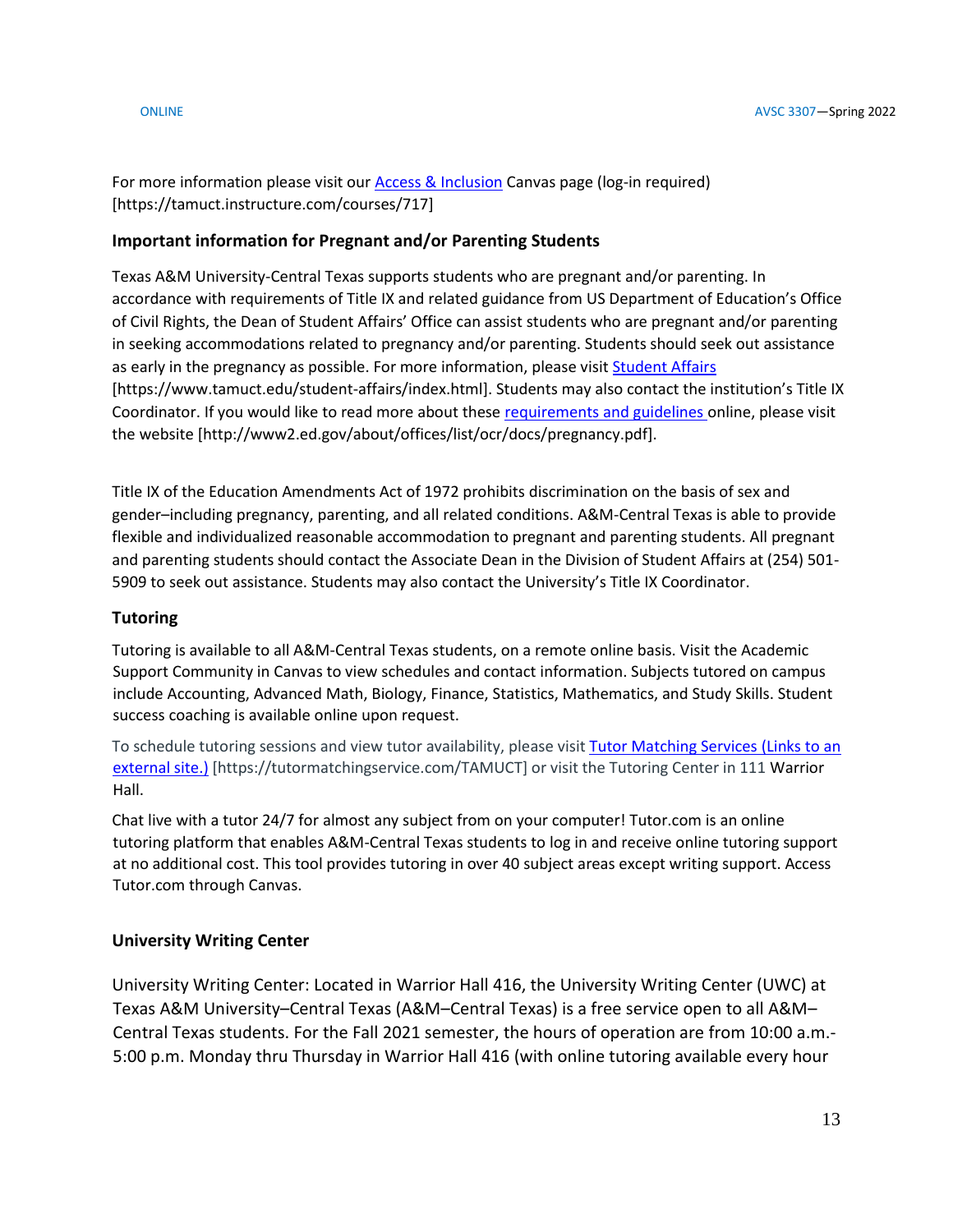as well) with satellite hours available online only Monday thru Thursday from 6:00-9:00 p.m. and Saturday 12:00-3:00 p.m.

Tutors are prepared to help writers of all levels and abilities at any stage of the writing process. While tutors will not write, edit, or grade papers, they will assist students in developing more effective composing practices. By providing a practice audience for students' ideas and writing, our tutors highlight the ways in which they read and interpret students' texts, offering guidance and support throughout the various stages of the writing process. In addition, students may work independently in the UWC by checking out a laptop that runs the Microsoft Office suite and connects to WIFI, or by consulting our resources on writing, including all of the relevant style guides. Whether you need help brainstorming ideas, organizing an essay, proofreading, understanding proper citation practices, or just want a quiet place to work, the UWC is here to help!

Students may arrange a one-to-one session with a trained and experienced writing tutor by making an appointment via WCOnline at https://tamuct.mywconline.com/. In addition, you can email Dr. Bruce Bowles Jr. at bruce.bowles@tamuct.edu if you have any questions about the UWC, need any assistance with scheduling, or would like to schedule a recurring appointment with your favorite tutor by making an appointment via WCOnline at https://tamuct.mywconline.com/. In addition, you can email Dr. Bruce Bowles Jr. at bruce.bowles@tamuct.edu if you have any questions about the UWC, need any assistance with scheduling, or would like to schedule a recurring appointment with your favorite tutor.

## **University Library**

The University Library provides many services in support of research across campus and at a distance. We offer over 200 electronic databases containing approximately 250,000 eBooks and 82,000 journals, in addition to the 85,000 items in our print collection, which can be mailed to students who live more than 50 miles from campus. Research guides for each subject taught at A&M-Central Texas are available through our website to help students navigate these resources. On campus, the library offers technology including cameras, laptops, microphones, webcams, and digital sound recorders.

Research assistance from a librarian is also available 24 hours a day through our online chat service, and at the reference desk when the library is open. Research sessions can be scheduled for more comprehensive assistance, and may take place on Skype or in-person at the library. Assistance may cover many topics, including how to find articles in peer-reviewed journals, how to cite resources, and how to piece together research for written assignments.

Our 27,000-square-foot facility on the A&M-Central Texas main campus includes student lounges, private study rooms, group work spaces, computer labs, family areas suitable for all ages, and many other features. Services such as interlibrary loan, TexShare, binding, and laminating are available. The library frequently offers workshops, tours, readings, and other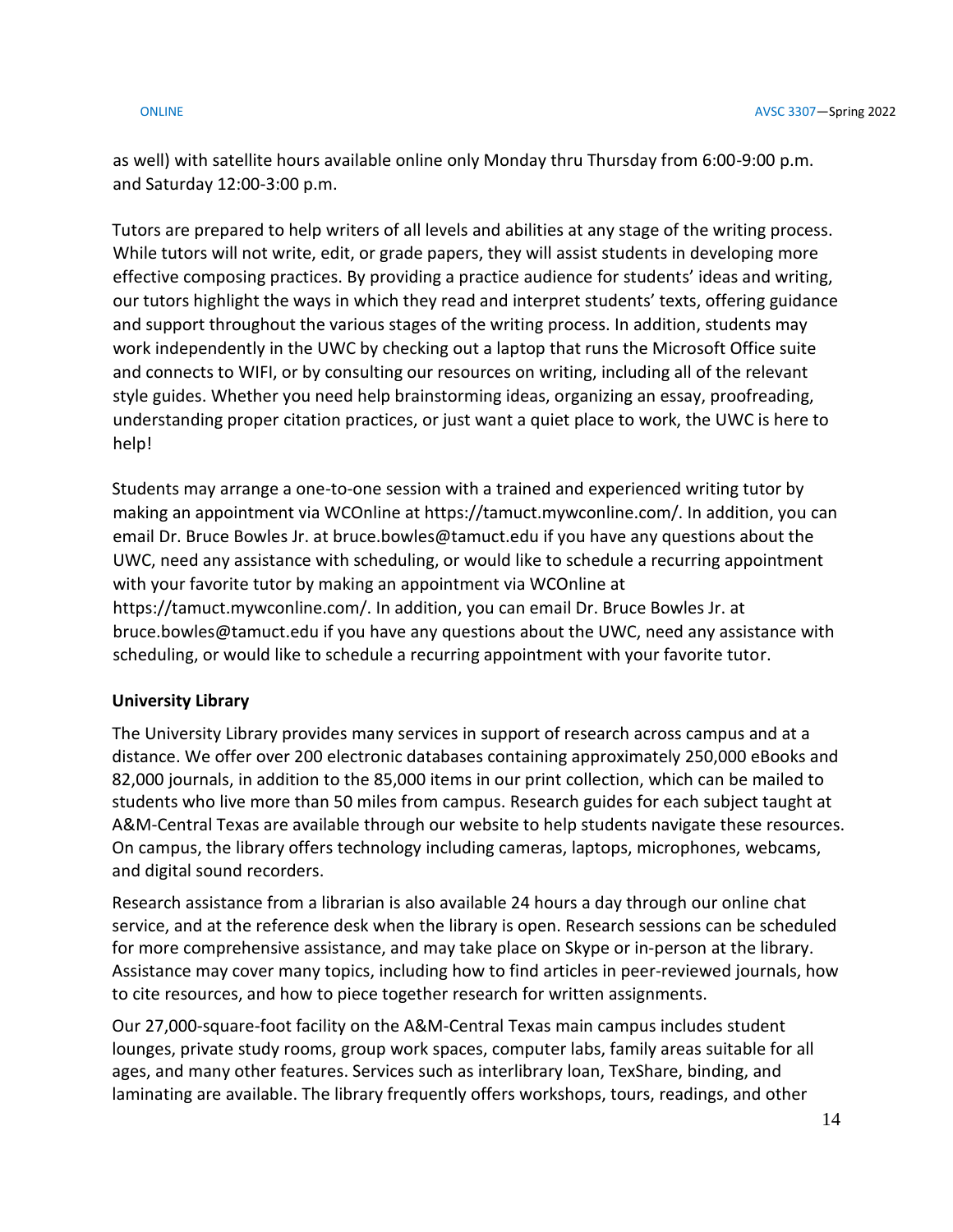events. For more information, please visit our [Library](https://tamuct.libguides.com/index) [website](https://tamuct.libguides.com/index) [http://tamuct.libguides.com/index].

## **OPTIONAL POLICY STATEMENTS**

## **A Note about Sexual Violence at A&M-Central Texas:**

Sexual violence is a serious safety, social justice, and public health issue. The university offers support for anyone struggling with these issues. University faculty are mandated reporters, so if someone discloses that they were sexually assaulted (or a victim of Domestic/Dating Violence or Stalking) while a student at TAMUCT, faculty members are required to inform the Title IX Office. If you want to discuss any of these issues confidentially, you can do so through Student Counseling (254-501-5955) located on the second floor of Warrior Hall (207L).

Sexual violence can occur on our campus because predators often feel emboldened, and victims often feel silenced or shamed. It is incumbent on ALL of us to find ways to actively create environments that tell predators we don't agree with their behaviors and tell survivors we will support them. Your actions matter. Don't be a bystander; be an agent of change. For additional information on campus policy and resources visit the [Title IX webpage](https://www.tamuct.edu/departments/compliance/titleix.php) [https://www.tamuct.edu/departments/compliance/titleix.php].

### **Behavioral Intervention**

Texas A&M University-Central Texas cares about the safety, health, and well-being of its students, faculty, staff, and community. If you are aware of individuals for whom you have a concern, who are exhibiting behaviors that pose a threat to safety, or individuals causing a significant disruption to our community, please make a referral to the Behavioral Intervention Team. You can complete the [referral](https://cm.maxient.com/reportingform.php?TAMUCentralTexas&layout_id=2) online [https://cm.maxient.com/reportingform.php?TAMUCentralTexas&layout\_id=2].

Anonymous referrals are accepted. Please see th[e Behavioral Intervention Team](https://www.tamuct.edu/student-affairs/bat.html) website for more information [https://www.tamuct.edu/student-affairs/bat.html]. If a person's behavior poses an imminent threat to you or another, contact 911 or A&M-Central Texas University Police at 254-501-5805.

### **INSTRUCTOR POLICIES**

Life happens. As such, if a student realizes that a posting, quiz or assignment will be late due to unforeseen emergency or special circumstance, please notify the instructor as soon as is practical to assess the impact on the course. The instructor may grant extra time to complete an assignment within the confines of the 16-week course. However, if it becomes apparent that this policy is abused, or that the request was fraudulent, the instructor reserves the right to place an unfavorable grade for incomplete work. Contact the instructor prior to due dates for extension requests.

## **AUTHORSHIP ACKNOWLEDGMENT**

In the best interests of professional continuity and course integrity, you will see Mr. Pearce's presentations and mine. Where present, please view all to assist in course understanding.